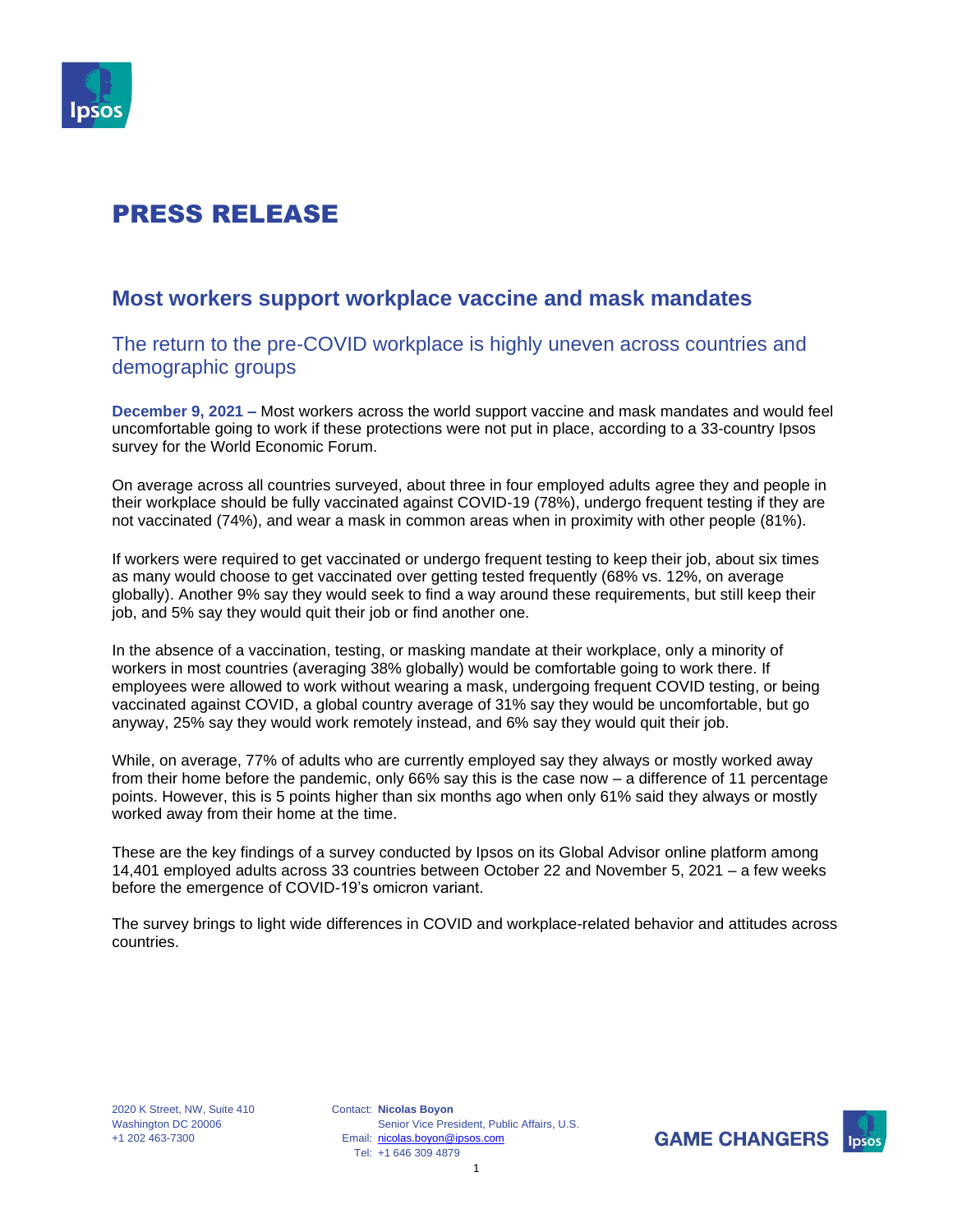

### Detailed Findings

#### Widespread support for workplace COVID-control mandate

Vast majorities of employed adults in most of the 33 countries surveyed agree they and people in their workplace should be fully vaccinated against COVID-19, undergo frequent testing if they are not vaccinated, and wear a mask in common areas when in proximity with other people. However, support for protective mandates varies widely across countries. It is generally highest in Eastern and Southern Asia, Saudi Arabia, and Latin America, and lowest in Central and Eastern Europe, Northern Europe, and the United States.



# MOST SUPPORT WORKPLACE VACCINATION, TESTING AND MASKING

#### Different responses to vaccine or testing requirements

Unsurprisingly, the countries where workers are most supportive of a vaccination mandate in the workplace are also those where workers are most likely to say they would choose to get vaccinated if required to do so or to undergo frequent testing to keep their job. While on average globally about twothirds (68%) say that's what they would get vaccinated, it is the case of about four in five in China, Singapore, and South Korea vs. only about half in Russia, Poland, Romania, and Hungary.

On average globally, 12% of workers would choose frequent testing instead. This would be the preferred option for at least 20% in Brazil, Chile, and Peru.

2020 K Street, NW, Suite 410 Washington DC 20006 +1 202 463-7300

Contact: **Nicolas Boyon** Email: [nicolas.boyon@ipsos.com](mailto:nicolas.boyon@ipsos.com) Tel: +1 646 309 4879 Senior Vice President, Public Affairs, U.S.

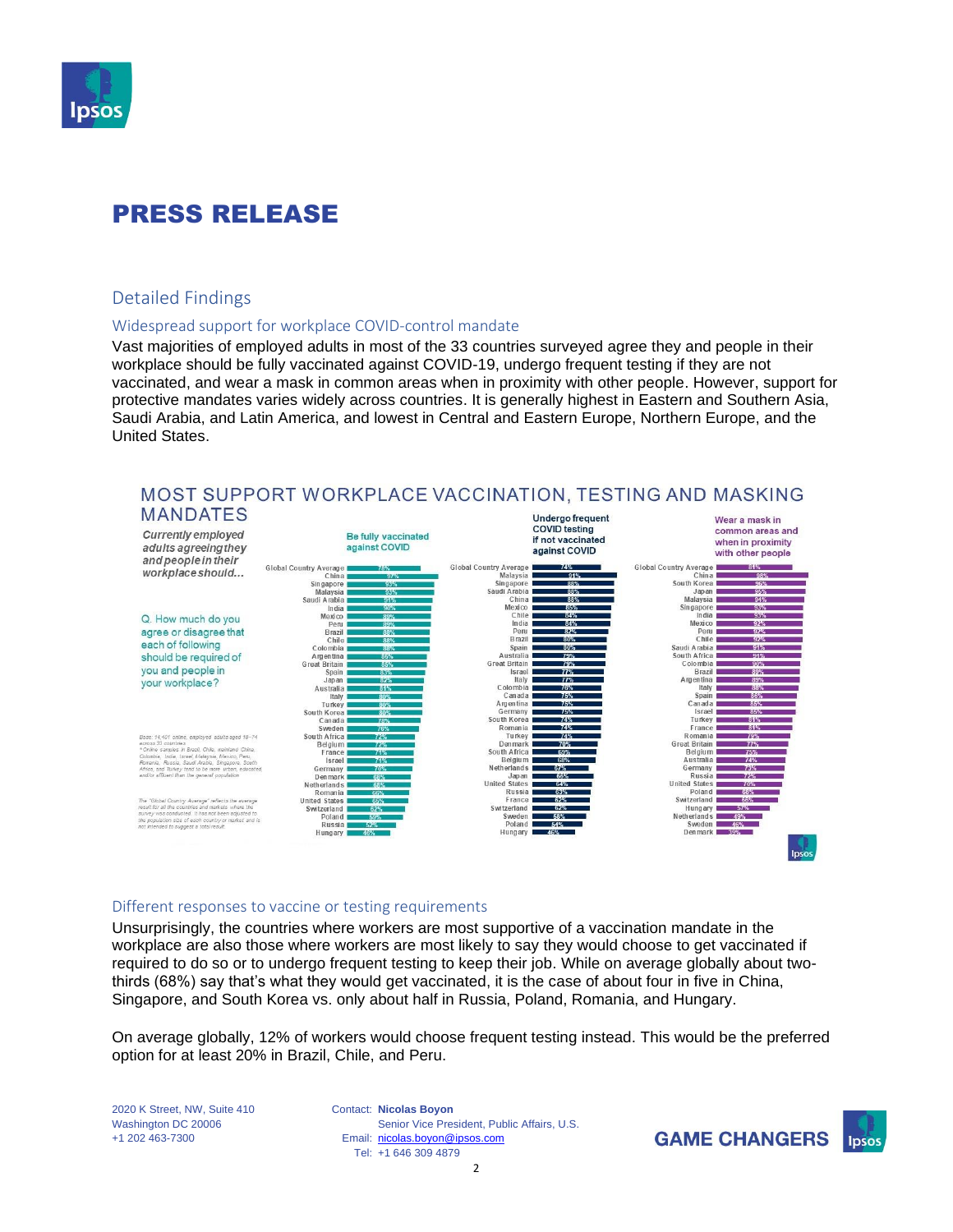

In Russia, Turkey, and the Netherlands the proportion of workers who would seek to evade getting vaccinated or tested, while still keeping their jobs is about double the global average of 9%.

In Romania, Hungary, and the U.S., more than twice as many say they would quit their job or find another one than on average globally (5%).

At a global level, older workers and highly-educated workers are more likely to say they would get vaccinated than their peers who are younger or ended their formal education earlier.



#### Discomfort in the absence of workplace mandates prevails but is not universal

Only seven of the countries surveyed show a majority of workers who would be comfortable going to work if employees at their workplace were allowed to work without wearing a mask, undergoing frequent COVID testing, or being vaccinated against COVID: Russia, Poland, Denmark, Hungary, Sweden, Switzerland, and the U.S.

In China, where only 12% of workers would be comfortable in the absence of COVID-control restrictions in the workplace, two-thirds say would quit their job (18%) or work remotely instead (48%). Countries, where at least 40% say they would either resign or switch to remote-working, include Malaysia, Spain, South Korea, Japan, and Peru.

2020 K Street, NW, Suite 410 Washington DC 20006 +1 202 463-7300

Contact: **Nicolas Boyon** Email: [nicolas.boyon@ipsos.com](mailto:nicolas.boyon@ipsos.com) Tel: +1 646 309 4879 Senior Vice President, Public Affairs, U.S.

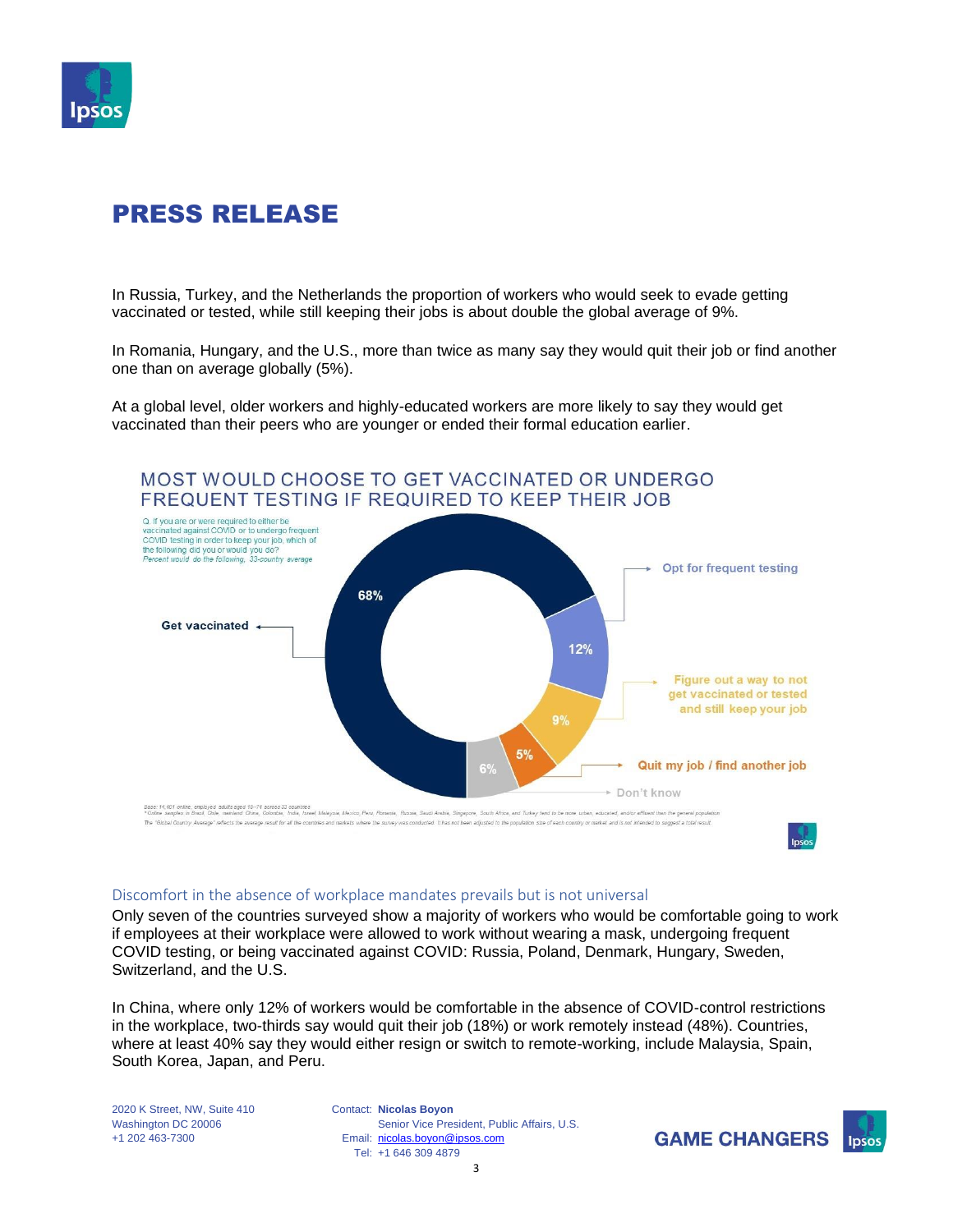

#### Uneven pace of return to the traditional workplace

In general, fewer employed adults are currently going to an office or another location away from home than were before the pandemic (66% vs. 77% on average globally). However, this trend is significantly more pronounced in certain countries and certain demographic groups.

Countries that show a drop off in the prevalence of out-of-home work from before the pandemic of more than 20 percentage points include Peru, Singapore, Great Britain, Chile, South Africa, Argentina, and Mexico. On the other hand, several countries report a level that is close, if not higher, to what it was pre-COVID: China, Turkey, Saudi Arabia, Italy, Poland, Hungary, Denmark, and South Korea.

Of note, five countries show an increase in out-of-home work (presumably a return to the traditional workplace) of more than 10 points since June of this year: Argentina, Chile, India, France, and Sweden.

However, this survey was conducted before the discovery of the omicron variant in South Africa, which may have implications for workplace restrictions and in-person work habits, as countries respond to the potential threat.

### **About the Study**

These are the results of a 33-country survey conducted by Ipsos on its Global Advisor online platform. Ipsos interviewed a total of 14,401 employed adults aged 18-74 in the United States, Canada, Malaysia, South Africa, and Turkey, and 16-74 in all 27 other countries, between Friday, October 22 and Friday, November 5, 2021.

The sample consists of individuals who are currently employed. The sample sizes range from n=261 in Sweden to n=835 in China (mainland) with an average of n=436 per country.

The sample consists of approximately 1,000 individuals in each of Australia, Brazil, Canada, mainland China, France, Germany, Great Britain, Italy, Japan, Spain, and the U.S., and 500 individuals in each of Argentina, Belgium, Chile, Colombia, Denmark, Hungary, India, Israel, Malaysia, Mexico, the Netherlands, Peru, Poland, Romania, Russia, Saudi Arabia, South Africa, South Korea, Sweden, Switzerland, and Turkey.

The samples in Argentina, Australia, Belgium, Canada, Denmark, France, Germany, Great Britain, Hungary, Italy, Japan, the Netherlands, Poland, South Korea, Spain, Sweden, Switzerland, and the U.S. can be taken as representative of employed adults in these countries.

The samples in Brazil, Chile, China (mainland), Colombia, India, Malaysia, Mexico, Peru, Romania, Russia, Saudi Arabia, Singapore, South Africa, and Turkey are more urban, more educated, and/or more affluent than their country's population of employed adults. The survey results for these countries should be viewed as reflecting the views of the more "connected" segment of their employed population.

Contact: **Nicolas Boyon** Email: [nicolas.boyon@ipsos.com](mailto:nicolas.boyon@ipsos.com) Tel: +1 646 309 4879 Senior Vice President, Public Affairs, U.S.